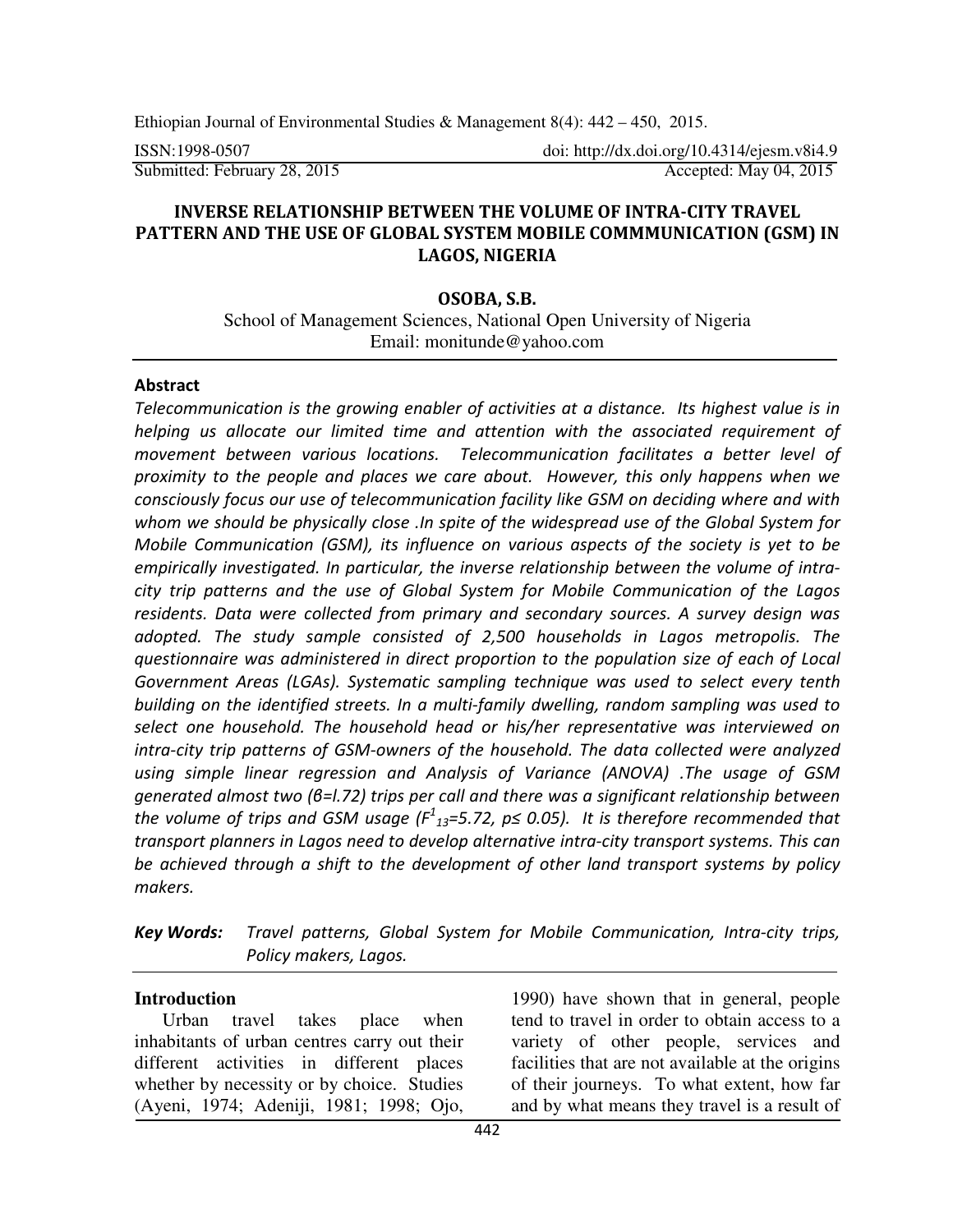a complex interaction of socio-economic, political and physical factors (Adeniji, 1991). The nature and degree of influence of these factors however vary from city to city and even within a given urban centre*. (*Hausa and Schwab, 1987, Gordon *et al*., 1988, Rimmer, 1986 White 1990; Garling *et.al*, 1994, Bhat and Koppelman, 1999).

There exists a strong relationship between movement pattern and the locational distribution of activities over geographic space (Goddard, 1970). However, what is unclear is the relationship between telephone interaction pattern and the location of activities within the urban or sub-urban centres. Fundamental to this relationship is the role and impact of telecommuting technologies such as the telephone (Cherry, 1970 and Clark, 1973). This relationship, however, is determined by certain underlying variables, which are neither similar nor transferable from the developed areas of the world to the developing areas, particularly, the African countries (Adeniji-Soji, 1996, 2000). Abler (1968), Clark (1973) and Elliot-Hurst (1974) recognised the geographical and socio-economic importance of communication flow and its role as agent of change within the spatial system.

Telecommunication is the growing enabler of activities at a distance. Its highest value is in helping us allocate our limited time and attention with the associated requirement of movement between various locations. Telecommunication facilitates a better level of proximity to the people and places we care about. However, this only happens when we consciously focus our use of telecommunication facility like GSM on deciding where and with whom we should be physically close. An important feature of intra-city travel pattern in developing countries like Nigeria today is the increasing demand for travel as the regional economy of the country continues to grow with increasing emphasis on industrialization and trade. This phenomenon has necessitated increasing interaction among the people particularly those living in the urban centres. Reviewing the possible relationship between communication and travels, Salomon (1986), Nijkamp and Salomon (2001) independently contend that the relationship is not unidirectional as there are evidences, though few, to support this relationship. There are still arguments for and against the effects of communication and travels in general, even in the developed countries.

Short-term or daily movement consists of trips involving such activities as work, shopping and recreation, whereas longterm, or more permanent movement involves changing residence. With recent advancement in telecommuting technologies, movement patterns of urban residents might have changed considerably.

With the Federal Government of Nigeria in March 2001 granting licenses to three GSM operators in the country, it is believed that telecommunication and transportation would improve considerably. Lagos, the commercial capital of Nigeria, stands to benefit from this development and to ease the city of ever growing transportation complexities and problems. It is believed that this new technology would help to shape the movement pattern of people in the city thereby easing traffic congestion and delay in transit. All too often, telecommunications facilities are treated as an alternative to transportation systems and as a substitute for the physical movement of people and service. The growing use of telecommunications facilities like global system for Mobile Communication (GSM) is doing far more than influence where people work and live. It is likely to change the character of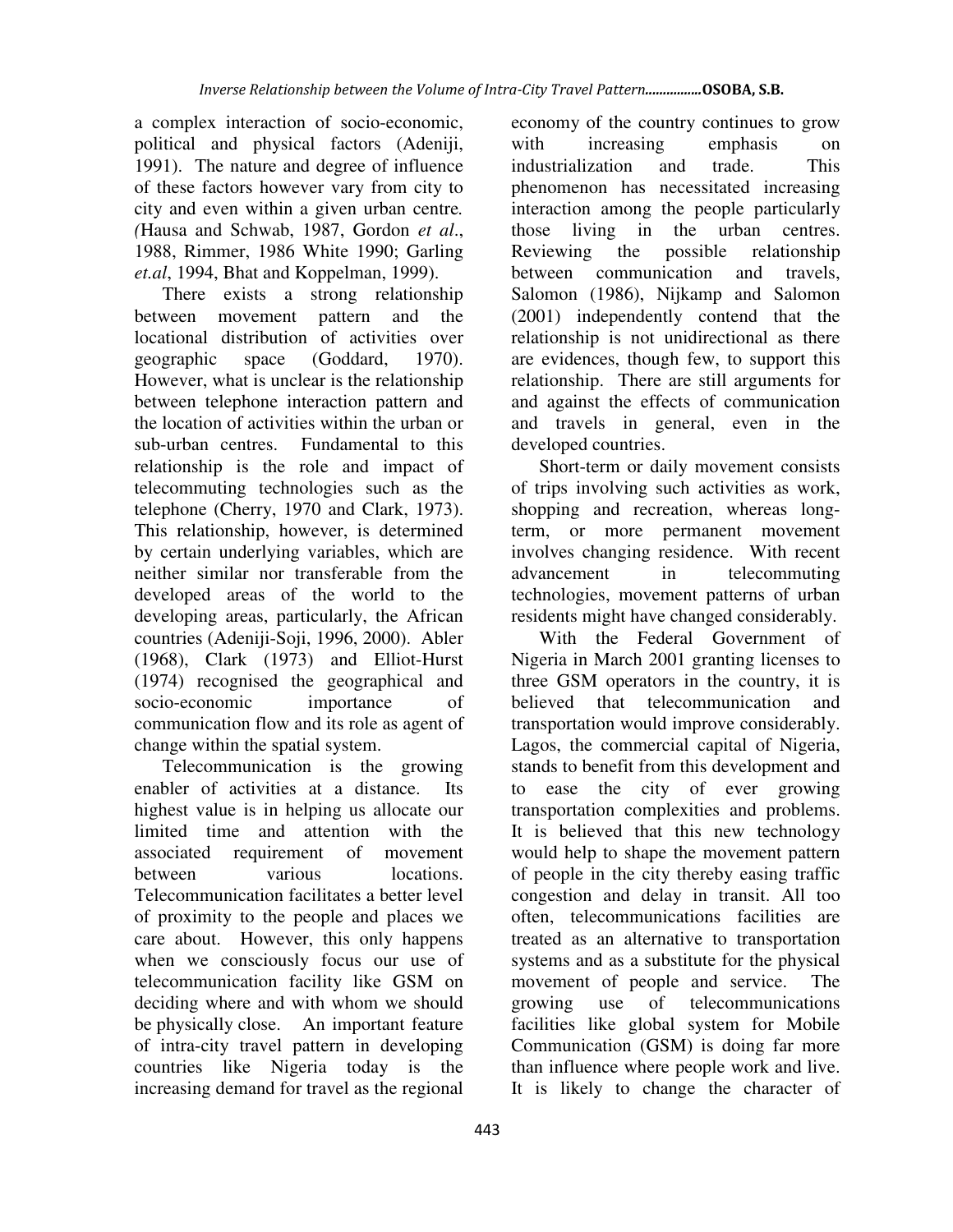activities that occur in the home, workplace, social activities and business activities.

Lagos metropolis is being considered as a study area because it has an increasing demand of intra-city travel pattern. This has contributed to the highest rate of traffic congestion in Nigeria and the expectation is that the use of GSM will reduce this congestion by affecting the travel behaviour of people. Also, it is the commercial capital of Nigeria and it stands to benefit from the development of telecommunication especially GSM which can ease the ever-growing transportation complexities and problems.

# **Methodology**

Both primary and secondary data were used for this research work. The first data set, which is the primary data was collected through the use of structured questionnaires administered on the urban metropolitan residents in order to determine their socio economic characteristics, such as income, occupational status, age, marital status, household size, travel pattern, level of ownership and accessibility to use of GSM facilities. The second data set, the secondary data, was gathered from relevant literature, journal articles and companies dealing with the Global system for Mobile communication in order to get necessary information on the number of GSM subscribers in the Lagos metropolis, year of establishment, network determining factors, and implementation procedure.

The estimated number of households which was 3,232,084, was taken for the population size, in order to determine the sample size, since there is no fast and hard rule guiding the choice of sample size. Bruton (1975) and Neuman (1994) recommended sample sizes between 10% and 1% for population areas of under 50,000 and 1 million respectively. However, Olokesusi (1994), Solanke (2004) and Havlicek, (1985) utilised a sample size of less than 1% in their studies. In light of these, sample size of 0.08% of questionnaires was administered while 2,500 questionnaires were returned. In order to determine the number of households to be sampled in each of the Local Government Areas (LGAs) that constituted Lagos Metropolis, the calculated percentage (0.08%) was multiplied with the estimated number of households in each Local Government Area (LGAs).

One type of sampling method was considered appropriate in the study. This is the Simple Random method. In each of the neighborhoods surveyed, random sampling was used to select the number of identified streets and it was also used to distribute the questionnaire among the households in each of the neighborhoods surveyed. In case of multi-family unit, one household was interviewed while random sampling was used to select samples of number of household buildings in which target respondents reside.

The questionnaire was structured into two parts, sections A and B. The first part considered the socio-economic characteristics of the respondents and their accessibility to GSM technologies.

The second part of the questionnaire dealt with the travel and activity pattern of urban residents. The information requested covered the details characteristics of the household trips for different purposes and for different days of the week. The basic question here included the mode-choice, purpose of trip, time spent on the journey and trip length. All the possible trips were divided into five purposes namely, work, shopping, recreation, social, and business trips. In collecting this information on travel activities, the questionnaire was given to urban residents for a week (Monday– Sunday). Thus, the questionnaire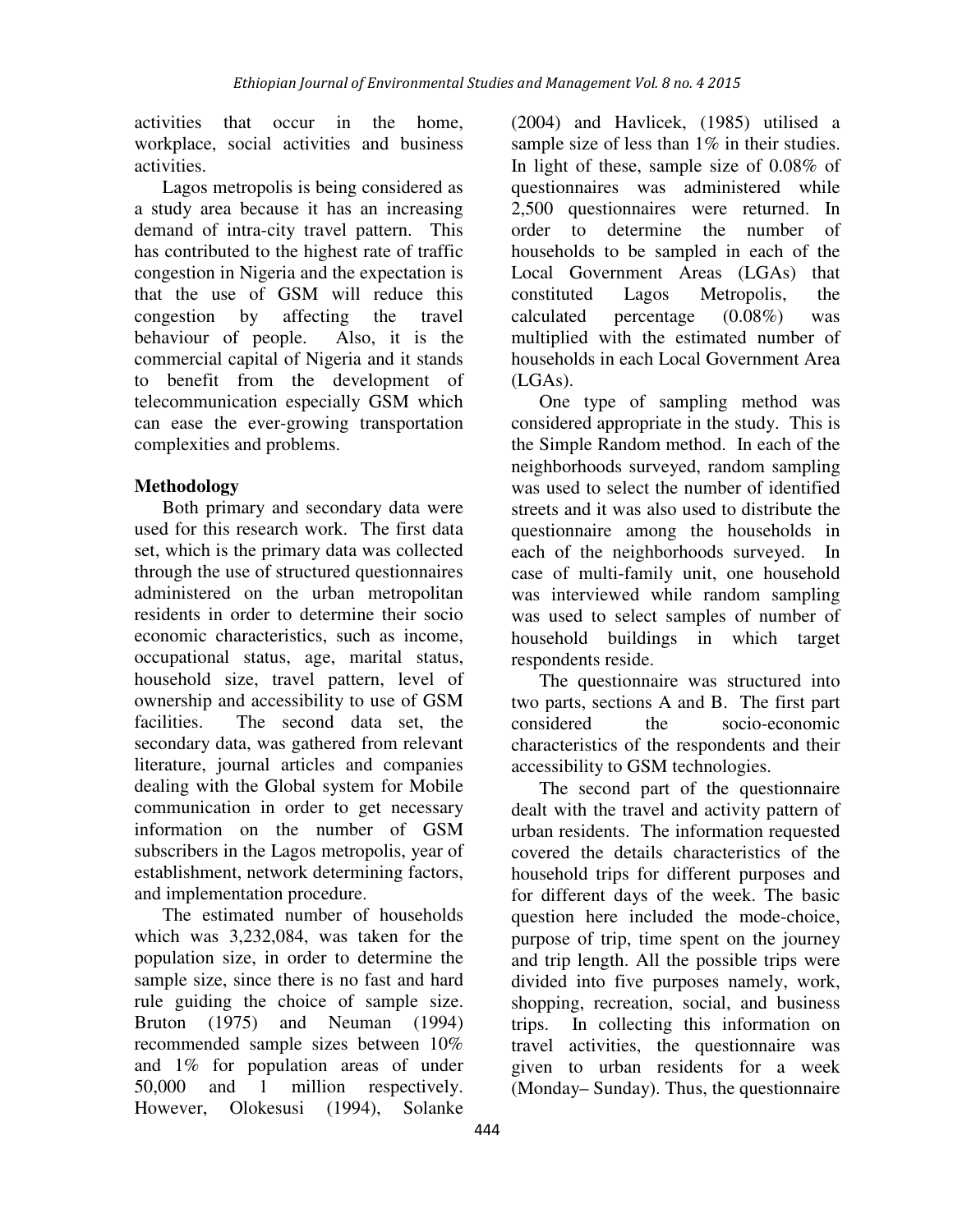served as a self-administered travel diary and it was later collected after the seven days of a week.

Urban residents were requested to construct their urban trips within the one week. The choice of a full week was to be able to cover the totality of trips made by people both on weekdays and weekends. The reason for giving them the questionnaire to fill and record their trips activities for a week was to collect information from people while it was still fresh in their memory, thus enhancing the accuracy of the information.

The nature and strength of the relationship between Global system for Mobile Communication (GSM) and Volume of intra-city travel was established through simple linear regression analysis while Analysis of Variance (ANOVA) was used to test the significance of the results obtained from the analysis.

# *Theoretical and Conceptual Underpinnings*

# *Trip Generation Models*

Of equal relevance to this study are the trip generation models. They are essentially analytical techniques used in household trip generation in the literature and they include the growth factor, crossclassification or category analysis and multiple linear regression (Stopher and Meyburg (1975); Ortuzar and Willumsen (1990); and Oyesiku, (1995).

## *Growth Factor Model*

The growth factor model attempts to estimate future number of trips by households for a specific purpose by any of specific categories of household attributes based on current trip rates. Formally the model is of the form in equation 1.

Ti = Fit<sup>i</sup> …………………………… 1

When  $Ti =$  future trips in Zone

ti = the current trips in the same zone

 $F_i$ <sub>=</sub>the growth factor

The growth factor (fi) is defined as in equation 2.

 $F_i = f (P^d_i I^d_i C i^d) / f (P i^c_i / i^c C i^c) \dots \dots 2$ 

Where 'f' =direct multiplicative functions; P.I.C = variables such as population, income and car ownership respectively.  $d, c =$  the future and current situations respectively.

The growth factor assumes that the average trip rates will remain constant. Based on this estimate, future number of trips can be projected. Because of the assumption of constant trip rates, the model has been described as crude and tending to over estimate total number of trips (Bruton, 1995; Ortuzar and Willumsen, 1990) and therefore better suited for estimating trip ends for 'external/internal' and through movements (Oyesiku, 1995).

# *Cross Classification or Category Analysis*

Cross-classification or category analysis is a similar model to the growth factor because it also attempts to estimate the number of trip productions on household basis for a given trip purpose as a function of household attributes. Furthermore, the model assumes that trip generation rates are relatively stable over time for certain household categories. The model in its standard form is in the form of equation 3.

t p (h) = T<sup>p</sup> (h)/ H(h) ……………… 3 where:

 $t^{p}$  (h) = the total average number of trips with purpose P by households of type h

at a time period t;

 $Tp(h)$  = the observed trips by members of households of type h for

a purpose p;

 $H(h)$  = the number of household in types h

Like the Growth factor model, the cross classification model in its rudimentary form has some drawbacks. The most important of these is that it has no statistical goodness-of-fit measures and requires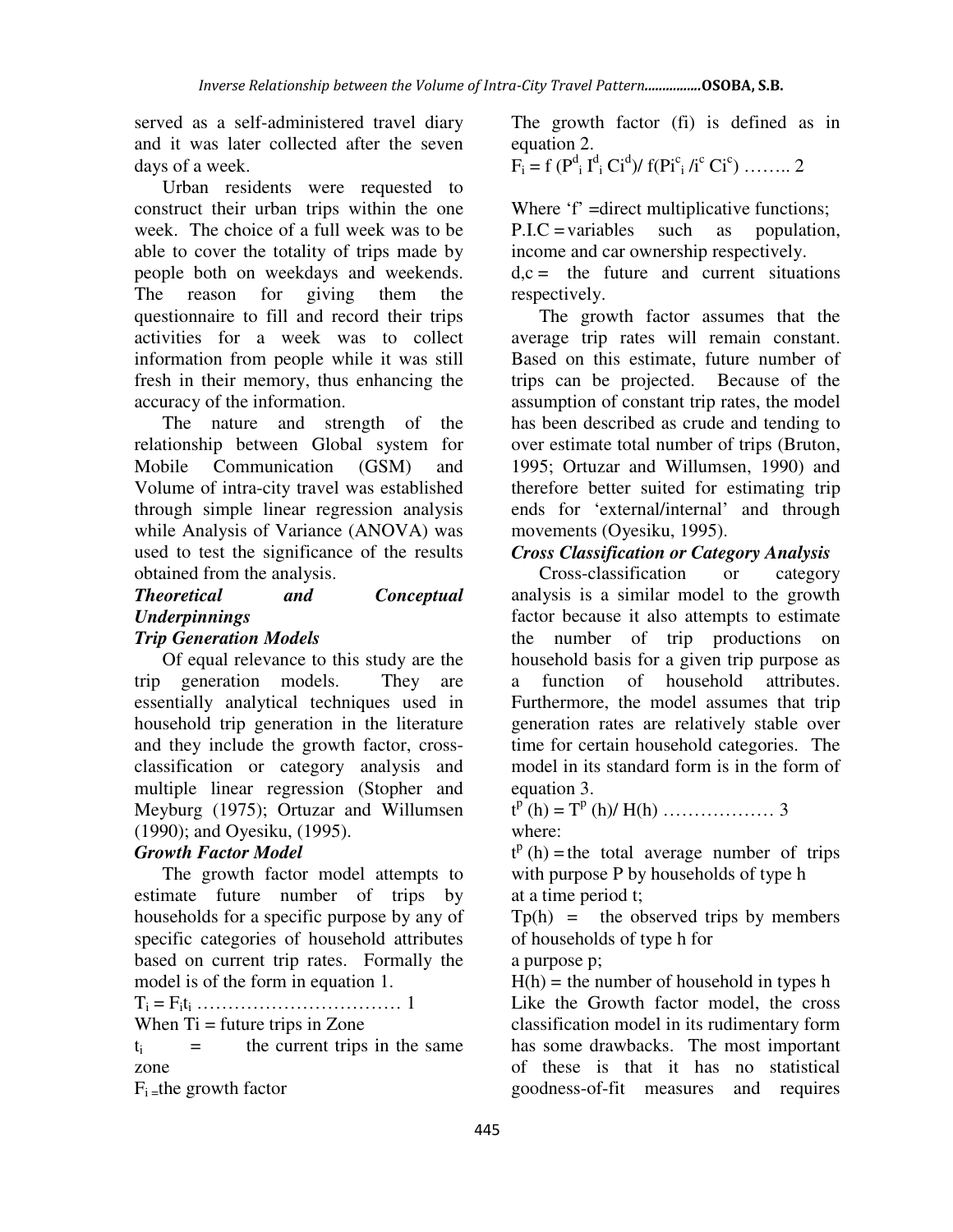extremely large samples of households (Wooton and Pick, 1967; Douglas and Lewis, 1971).

# *Multiple Regression Model*

Multiple Regression Model is among the commonly used tools in research for the understanding of functional relationships among multi-dimensional variables (King, 1969; Ayeni, 1979; Ademiluyi, 1996; Hanson, 1995; Oyesiku, 1990, 1995, 1996). The multiple regression model makes use of multiple regression analytical techniques to account for the influence of many variables on rate of trip generation in an area at a particular period. It is indeed the most wide spread method of trip generation study in the literature. Regression is a mathematically based procedure which has been programmed for most high-speed electronic computers. The techniques are therefore readily available to the analysts. In regression model, trip generation rate is treated as a dependent variable which is a function of one or more independent variables.

In mathematical form, the multiple regression model is of the form as presented in equation 4.

 $Y=a+b_1X_1+b_2X_2+b_3X_3+\ldots+b_nX_n+e \ldots$  4 Where:

 Y=dependent variable a=slope/intercept  $b_1$ ,  $b_2$ ,  $b_n$ =regression coefficients  $X_1, X_2, X_n$ =independent variables  $e = error$  term or residuals.

The approach of this model is entirely mathematical. Therefore statistical test of reliability of the derived relationship can be applied with ease.

Generally, the use of regression models is based on some assumptions which include normality, linearity, independent variables to be measure error free, no autocorrelation, and that the samples are randomly selected from the sample frame

(Gould, 1970; Lewis-Beck, 1980; Ayeni, 1994). Violation of some of these assumptions may result in the equation containing co-efficient with theoretically incorrect signs, thus limiting the use of such equations in explaining the structure of the pattern under study.

The Regression model performs two basic functions: explanatory and predictive (Blalock, 1963; Hauser, 1974; Oyesiku, 1995).

The explanatory function of the model is concerned with an attempt to explain the separate influence of the independent variables in order to establish the importance of each or some combination of some of them on the dependent variables. The predictive function of the model is concerned with the aggregate or combined influence of all the independent variables on the dependent variable.

An important advantage of the multiple regression model over and above others in trip generation modelling is its capacity to allow for dummy variables to be included in the model. A number of household variables as trip generation determinants could not be measured or calibrated at interval, ratio or continuous scales, but in binary or dichotomous forms. The inclusion of the dummy or binary variables in the regression model is a process that increases the application of the model and does not cause its estimates to lose any of their properties (Lewis-Beck, 1980).

Although, using the derived equation form multiple regression analysis for prediction purpose has to be based on assumption that the regression co-efficient obtained at a given time will be relevant in the future. The technique has been widely accepted as a reliable tool in trip generation studies (Lewis-Beck, 1980; Oyesiku, 1990; Hanson 1995).

In this study, the multiple regression techniques are used to model the urban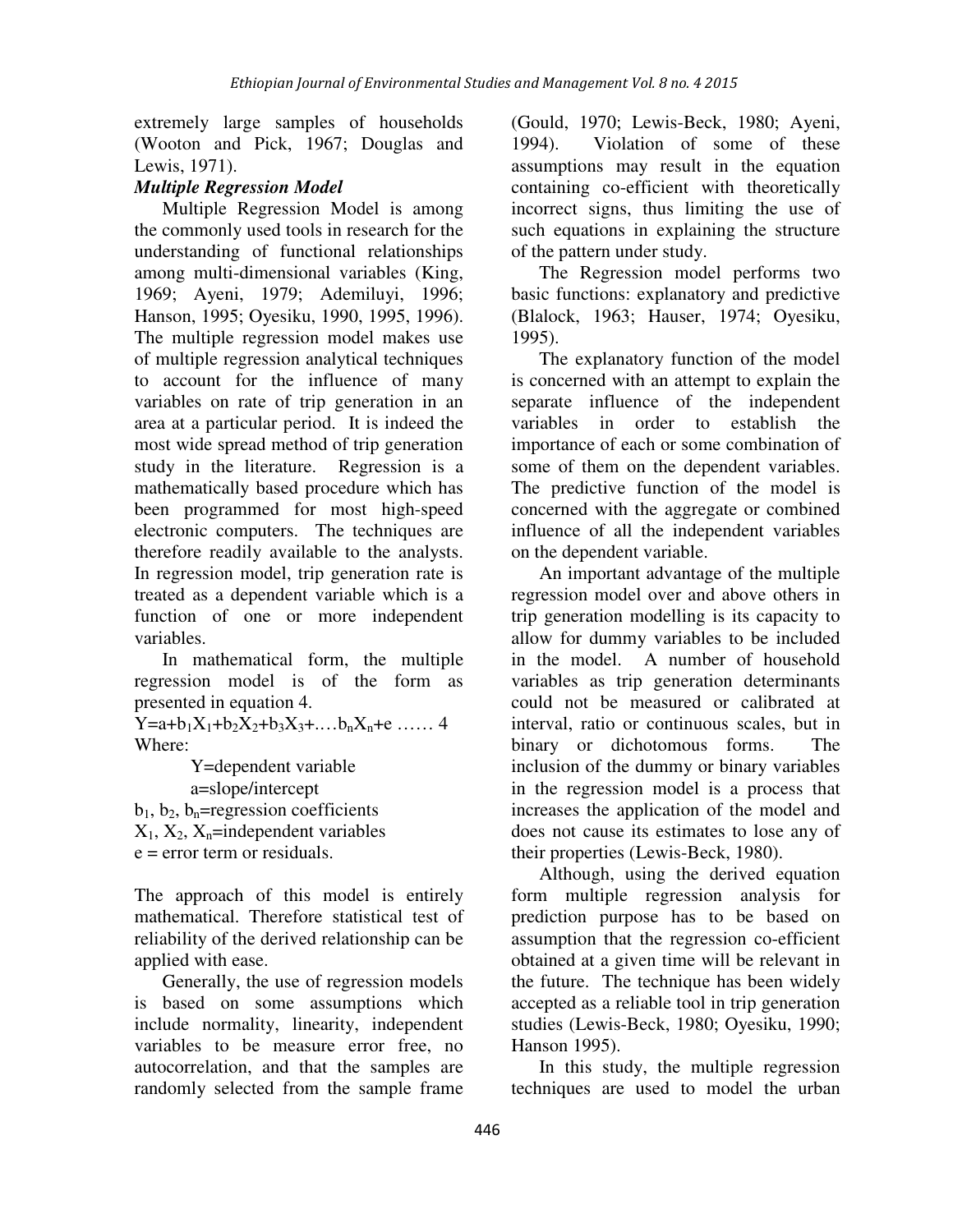trips generation in Lagos metropolis. Two main reasons accounted for the choice of this model (multiple regression) among other trip generation models (growth factor and cross classification or category analysis). The first is its wider applicability, the ease of inclusion of dummy variables as determinants of household trip demand, and the disaggregated nature of the data in trip generation as utilized by Ayeni (1979) Lewis-Beck (1980) and Oyesiku (1990). Secondly, there is its explanatory function identifying the separate influence of the socio-economic and demographic variables of the households in order to establish the importance of the relationship between each of these variables and volume of trip generated (Wootton and Pick, 1967; Wilson, 1974; Stopher and McDonald, 1983, Ogunjumo, 1986).

## **Result and Discussion**

Attempt is therefore made in this study to examine the Inverse relationship between Volume of Intra-City Travel Pattern and use of Global System for Mobile Communication.In order to achieve the number of trips made by GSM owners is considered as the dependent variable while the usage of GSM phone for calls is considered as the independent variable in a regression analysis.

## *Model of the Relationship between Intra-City Travel and the GSM Phone Call*

The simple correlation analysis was used to examine the relationship between the number of the trips made by GSM phone users and the number of GSM phone calls made by them, given as equation:

 $Y = bx + e$ 

Where Y= dependent variable or number of trips of GSM owners

 X= independent variable or number of GSM phone calls of GSM owners.

e = an error term or disturbance term.

| Table 4.1: Model Summary of the relationship between volume of trips and GSM usage |          |              |                             |      |       |      |          |  |  |
|------------------------------------------------------------------------------------|----------|--------------|-----------------------------|------|-------|------|----------|--|--|
|                                                                                    | Sum of   | Degree of    | Mean square F-value P-value |      |       | R    | R.square |  |  |
|                                                                                    | squares  | freedom (df) |                             |      |       |      |          |  |  |
| Regression                                                                         | 792103.3 |              | 792103.28                   | 5.72 | 0.041 | 0.72 | 0.5      |  |  |
| Residual                                                                           | 14328556 | 13           | 1102196.65                  |      |       |      |          |  |  |
| Total                                                                              | 15120660 | 14           |                             |      |       |      |          |  |  |

Table 4.1: Model Summary of the relationship between volume of trips and GSM usage

The relationship between the volume of trips and GSM usage is computed as 5.72. The percentage explanation of volume of trips provided by GSM usage is given as 50% that is R square value. To test for the significance of the relationship, the Analysis of Variance (ANOVA) is carried out and the result is presented in table 4.1. The computed F-value of 5.72 is significant at 5% level of significance as the observed P-value of 0.041 is lower than 0.05 or 5%. Hence, we accept that there is a significant relationship between volume of trips and GSM usage in Lagos metropolis. That is, the more the information through the usage of GSM, the more the desire to travel. The details of the regression equation as computed to determine the level of the relationship between the volume of trips and the GSM usage are presented in table 4.2 below.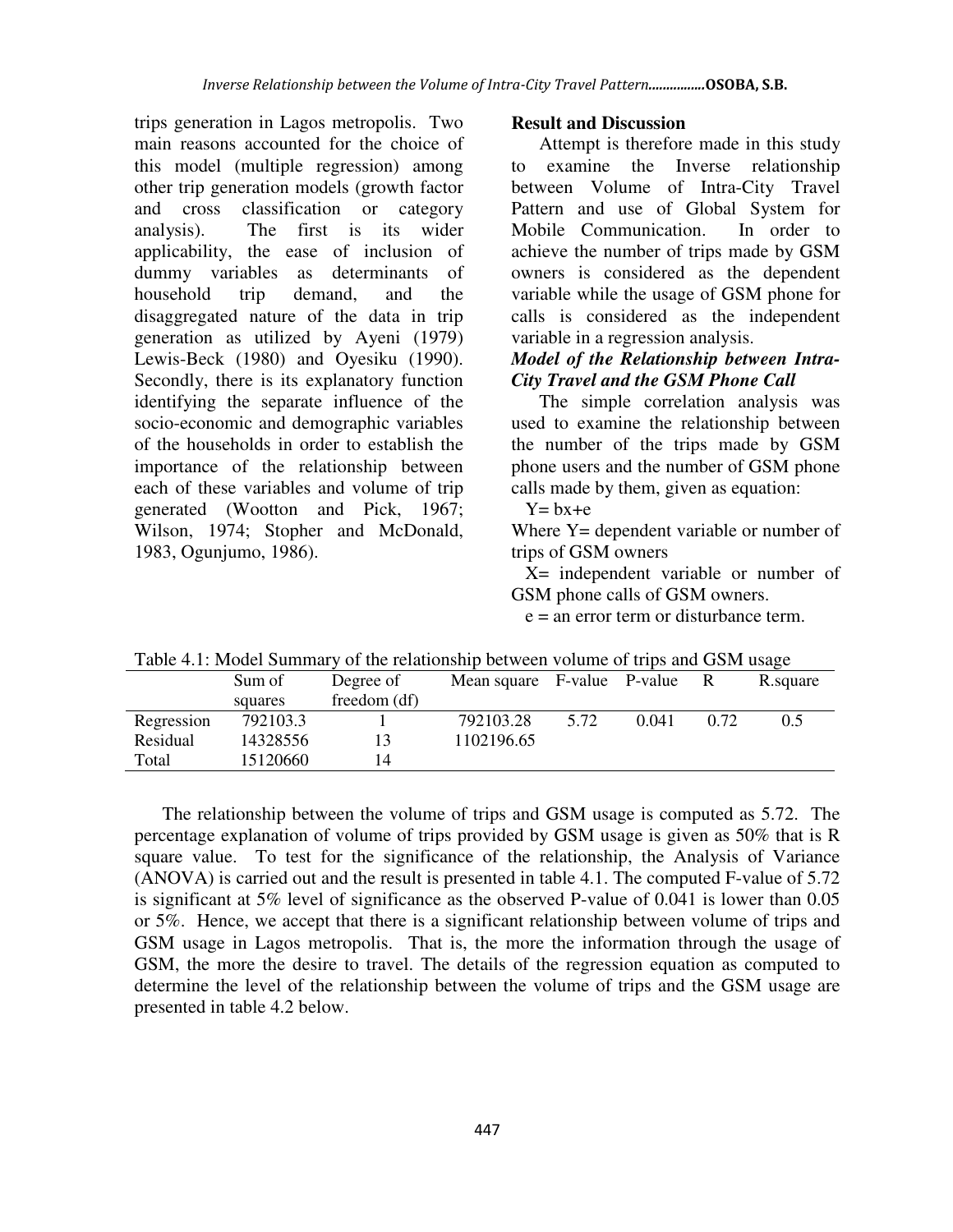*Ethiopian Journal of Environmental Studies and Management Vol. 8 no. 4 2015* 

|                        | Standard coefficient<br>Regression |       | T-value | Observed           |  |
|------------------------|------------------------------------|-------|---------|--------------------|--|
|                        | coefficient(B)                     | beta) |         | significance value |  |
| Constant               | 2198.53                            |       | 3.020   | 0.010              |  |
| GSM usage (independent | 1.72                               | 0.23  | 2.848   | 0.041              |  |
| variable)              |                                    |       |         |                    |  |

Table 4.2 Regression Results of the relationship between volume of trips and GSM usage

The equation expressing the relationship between the volume of trips and GSM usage as derived from table 4.2 is given as: Volume of trips =  $2198.53 + 1.72$  (GSM) usage)

The above equation specifies volume of trips as dependent variable, which is being predicted by GSM usage (the independent variable). It is observed from the regression equation that the usage of GSM generates almost two (1.72) trips per call. Hence, the hypothesis that "there is an inverse relationship between the volume of intra-city travel pattern and the use of Global System for Mobile Communication is rejected since relationship is positive and its calculated t-value of 2.848 is significant at 5% level of significance

#### **Conclusion**

This study contends that the more the information that is available through telecommunication particularly the GSM, the more the desire to travel. The study shows that they are not likely to be substituted for by Global System for mobile communication (GSM). The study reveals that business transactions, work, shopping, social and recreation activities involve face to face contact requiring physical movement between places. The GSM and other forms of telecommunications in general enable contacts to be made frequently between people located at different points. The frequent contacts, implying frequent interaction, in turn bring about more information not only about business, social, work, shopping, recreation but also other multifarious activities around that may require physical movement to

attend. New or additional trips are made as a result on the frequent interactions. This finding is in line with the view of Owen (1987) that telecommunications might reduce unwanted intra-city trips, and offer new ways of doing business, and thus expected to increase opportunities and choices rather than affect any net reduction of total volume of trips. This implies that the effect of telecommunications may be to increase the total amount of travel for these activities.

In developing countries like Nigeria where the study took place, the trips made in respect of different activities like work, business, social, shopping and recreation may not be substituted for by GSM. The major reasons being that of low level of technology, nature of commercial transactions which required physical or face to face contacts and more importantly socio-cultural background that is still much in favour of physical contacts. . It is therefore recommended that transport planners in Lagos need to develop alternative intra-city transport systems. This can be achieved through a shift to the development of other land transport systems by policy makers.

## **References**

- Abler, R.F. (1968). The geography of Communication – Transportation Geography: comments and reading. New York: McGraw-hill Books Company.
- Adeniji-Soji, J.O. (1996). Patterns of Telecommuting and Intra-city travel: A case study of Ibadan metropolis, Nigeria, Unpublished Ph.D Thesis,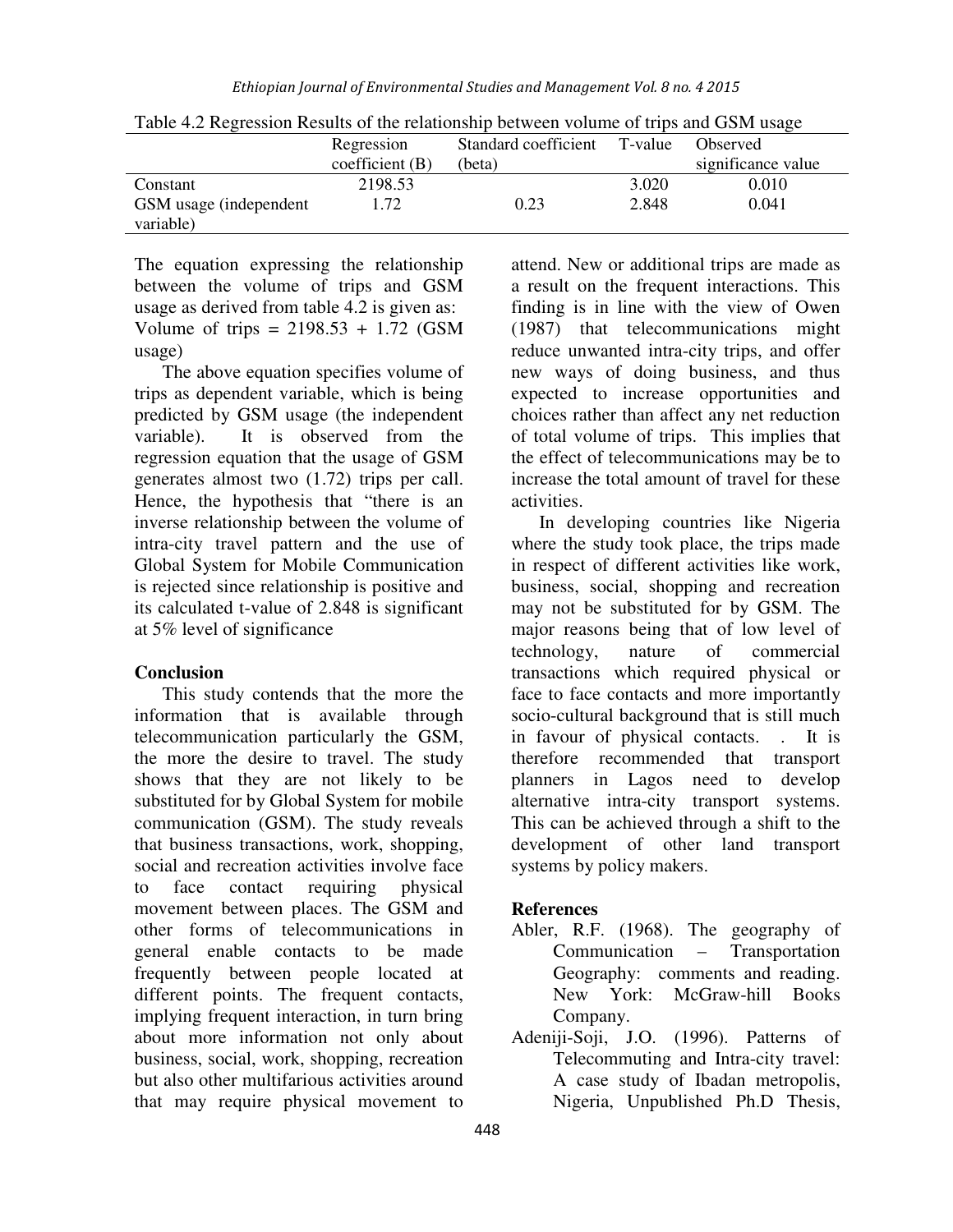Department of Geography, University of Ibadan, Ibadan.

- Adeniyi, K. (1985). "Urban Transportation System in Nigeria" *ODU: A Journal of West African Studies*, 28:81-97.
- Adeniji, K. (1991). "Urban Mobility Crisis, where do we go from here?" Paper delivered at Ogun State Public Service Forum Gateway Hotel, Abeokuta.
- Adeniji, S.A. (1981). "Public Transportation and Urban Development strategy in Nigeria" Unpublished Ph.D Thesis university of Wales, Pontain.
- Adeniji, K. (2000). "Transport challenges in Nigeria in the next to a declares" Transport studies Unit NISER Ibadan.
- Ayeni, M.A.O. (1974). "Predictive Modelling of Urban Spatial Structure: the example of Jos, Benue-Plateau State, Nigeria. Unpublished Ph.D. Thesis, University of Ibadan.
- Ayeni, B (1979). Concepts and Techniques in Urban Analysis Croom Helm Ltd, London.
- Bhat, C.B. and Koppelman, F.S. (1999). "A retrospective and prospective survey of time use research" *Transportation* 26: 119-139.
- Bruton, M.J. (1995). Introduction to Transport Planning Hutchinson, London.
- Cherry, C. (1970). Human Communication: Technology and Urban Planning in D. Jones (Ed), Communication and Energy in Changing Urban Environments, 117-130. Butterworths London.
- Clark, D. (1973)."Communication and the Urban Future. A case study of Trunk Telephone call patterns in Wales" Regional Studies, vol. 7, No. 3, pp. 315-321.
- Elliot-Hurst, M.E. (1974). Transportation Geography: Comments and Readings.
- Garling, T. Kwan, and Golledge, R.G. (1994). "Computational Process Modelling of household activity scheduling" *Transportation Research*, 28B(5): 355-364.
- Gordon, P., Kumaar, A and Ricahrdson, H.W. (1988). "Beyond The Journey to work" *Transportation Research*, A22: 419-426.
- Gordon, P. and Richardson, H.W. (1997). "Are Compact Cities a Desirable Panning Goal? *Journal of the American Planning Association* (Winter) Vol. 63, No. 1.
- Gottman, J. (1983). "Urban Settlements and Telecommunications" Ekistics.
- Hausa, S. and Schwab, M. (1987). Accessibility and Intra urban travel, *Environment and Planning*, 735-748.
- Ogunjumo, A. (1986). "The Pattern of Trip generating at Ile-Ife" in *Journal of Nigerian Institute of town Planners*, VI and VII, 99-144.
- Ojo, O.E. (1990). Urban Travel-activity Pattern: A Case Study of Ibadan, Nigeria Unpublished Ph.D. Thesis, University of Ibadan.
- Ortuzar, J.D. and Willumsen, L.G. (1999). Modelling Transport, john Wiley and Sons Ltd; chi Chester.
- Owen, W. (1987). "Transportation and Society" In Transportations Planning Handbook: Institute of Transportation Engineers (Eds) year Edward Jnr.
- Oyesiku, O.O. (1990). "Inter-Urban travels pattern in Nigeria". A Case Study of Ogun State, (Unpublished Ph.D Thesis University of Benin City, Nigeria).
- Oyesiku, O.O. (1995). "An Analysis of Demand for Later-city trip Generation Attributes of a Developing State in Nigeria in Journal of transport Studies Vol. 11, 1 & 2, Vol. 12, 1 & 2, pp. 112-130.